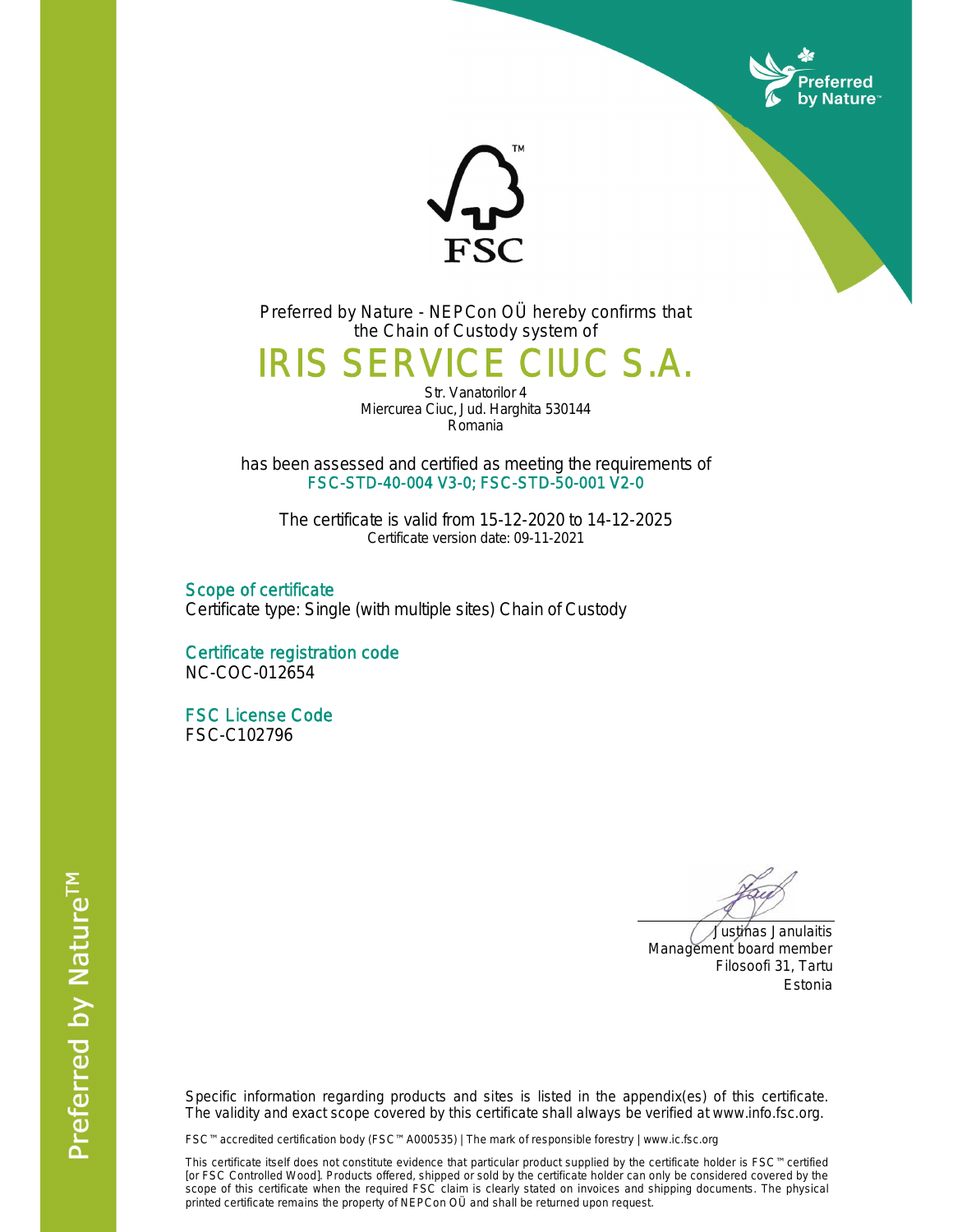

## Annex A: Scope of IRIS SERVICE CIUC S.A. FSC™ Chain of Custody Certificate NC-COC-012654

## (The list below shows products handled by the network of Participating Sites)

| <b>Product Type</b> | <b>Trade Name</b>           | <b>Output FSC Claims</b> |  |
|---------------------|-----------------------------|--------------------------|--|
| W1.2                | Fuel wood                   | <b>FSC 100%</b>          |  |
| W11.3               | <b>Stairs</b>               | FSC 100%; FSC Mix        |  |
| W <sub>12.1</sub>   | Cabinets                    | FSC 100%                 |  |
| W12.11              | Kitchen countertops         | FSC 100%                 |  |
| W12.12              | Parts of furniture          | FSC 100%                 |  |
| W12.13              | Furniture shelves           | FSC 100%                 |  |
| W12.3               | Tables                      | FSC 100%                 |  |
| W12.4               | <b>Beds</b>                 | FSC 100%                 |  |
| W12.6               | Chairs and stools           | FSC 100%                 |  |
| W12.9               | Wardrobes                   | FSC 100%                 |  |
| W13.1.1             | Garden tables               | FSC 100%                 |  |
| W13.1.2             | Garden benches              | FSC 100%                 |  |
| W13.1.3             | Garden chairs and stools    | FSC 100%                 |  |
| W13.1.4             | Hammocks and hammock frames | FSC 100%                 |  |
| W13.7               | Other outdoor furniture     | FSC 100%                 |  |
| W16.3               | Chopping boards             | FSC 100%                 |  |
| W3.1                | Wood in chips or pacticles  | FSC 100%                 |  |
| W3.6                | Wood pellets                | FSC 100%                 |  |
| W3.7                | Sawdust briquettes          | FSC 100%                 |  |
| W <sub>5.2</sub>    | Solid wood boards           | FSC 100%                 |  |
| W5.4                | Solid wood planks           | FSC 100%                 |  |
| W5.8                | Slabs and edgings           | FSC 100%                 |  |
| W9.5                | Solid wood boards           | <b>FSC 100%</b>          |  |

This certificate itself does not constitute evidence that particular product supplied by the certificate holder is FSC™ certified [or FSC Controlled Wood]. Products offered, shipped or sold by the certificate holder can only be considered covered by the scope of this certificate when the required FSC claim is clearly stated on invoices and shipping documents. The physical printed certificate remains the property of NEPCon OÜ and shall be returned upon request.